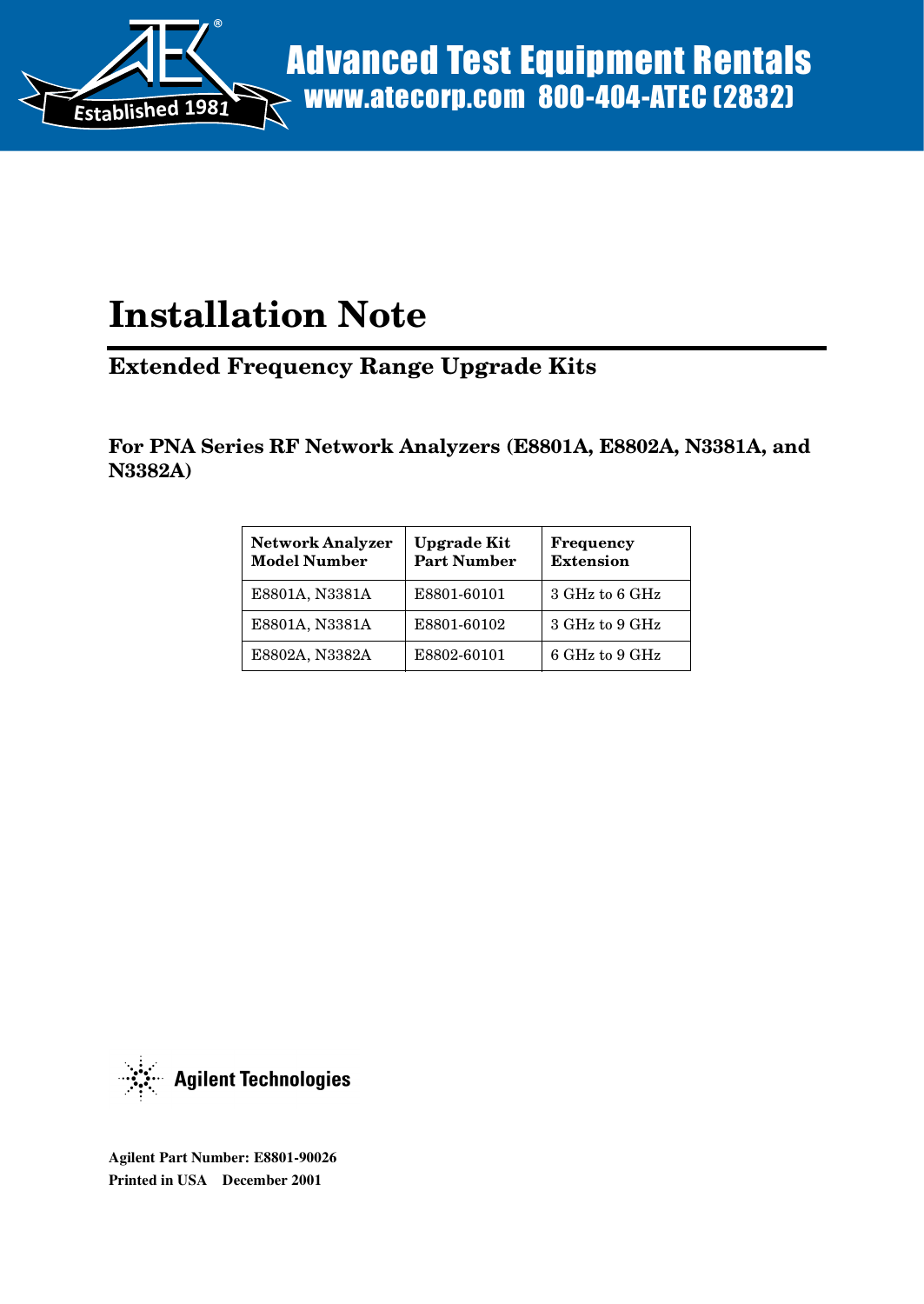#### **Notice.**

The information contained in this document is subject to change without notice.

Agilent Technologies makes no warranty of any kind with regard to this material, including but not limited to, the implied warranties of merchantability and fitness for a particular purpose. Agilent shall not be liable for errors contained herein or for incidental or consequential damages in connection with the furnishing, performance, or use of this material.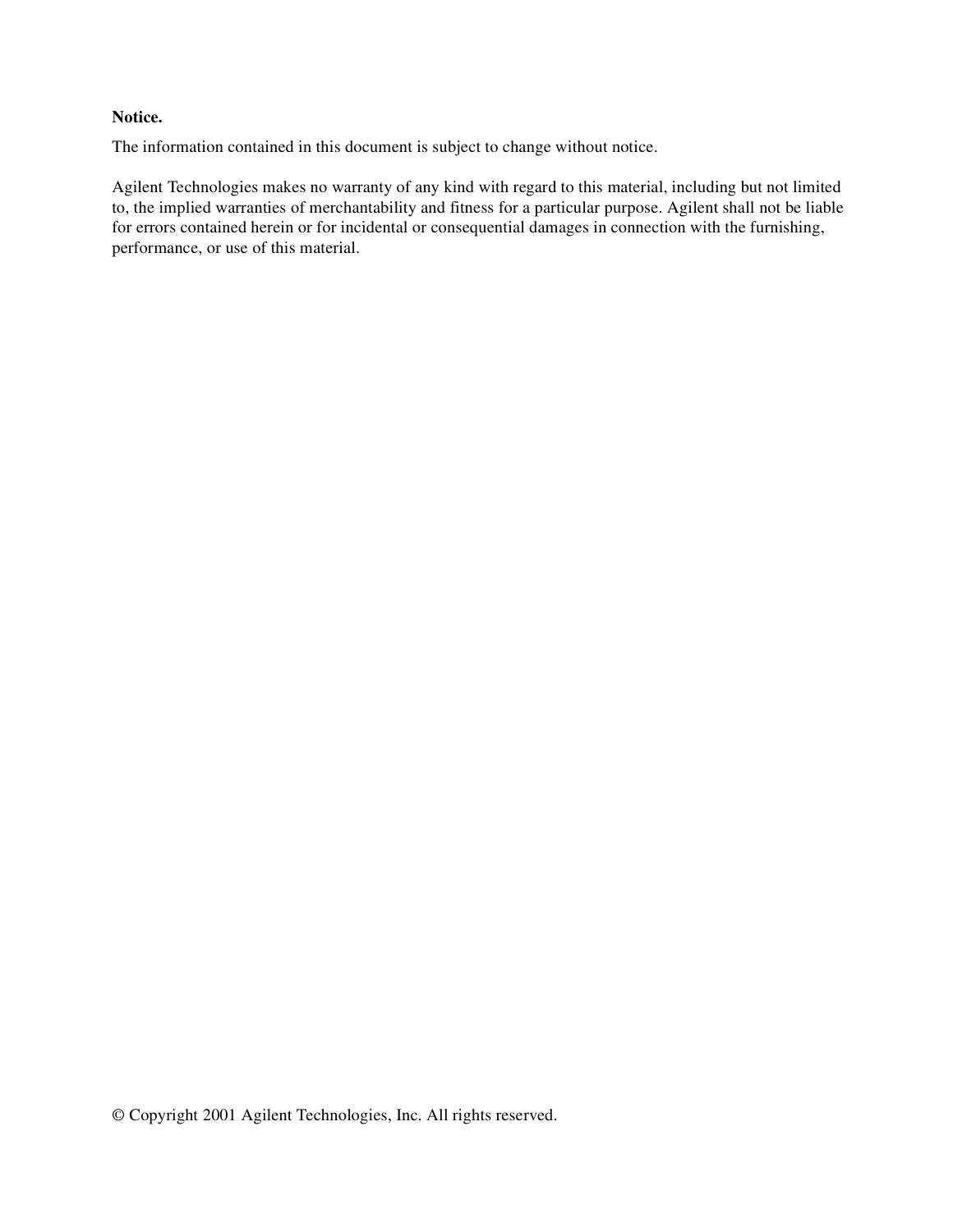# **About the Upgrade Kits**

| Installation to be performed by  Agilent service center, personnel qualified<br>by Agilent, or customer |
|---------------------------------------------------------------------------------------------------------|
|                                                                                                         |
| Estimated installation time  E8801A and N3381A-15 minutes<br>E8802A and N3382A-5 minutes                |
|                                                                                                         |
| Estimated calibration adjustment time $45$ minutes                                                      |

NOTE If the Time Domain option, Option 010, is already installed on your analyzer, you will need a new license key for that option to function after installation of the frequency upgrade. Contact Agilent for this new license key.

If you need assistance, refer to ["Getting Assistance from Agilent" on page 5.](#page-4-0)

# **Description of the Upgrades**

These upgrade kits are used to extend the frequency range of the:

- E8801A or N3381A PNA RF network analyzer from 3 GHz to either 6 GHz or 9 GHz
- E8802A or N33802A PNA RF network analyzer from 6 GHz to 9 GHz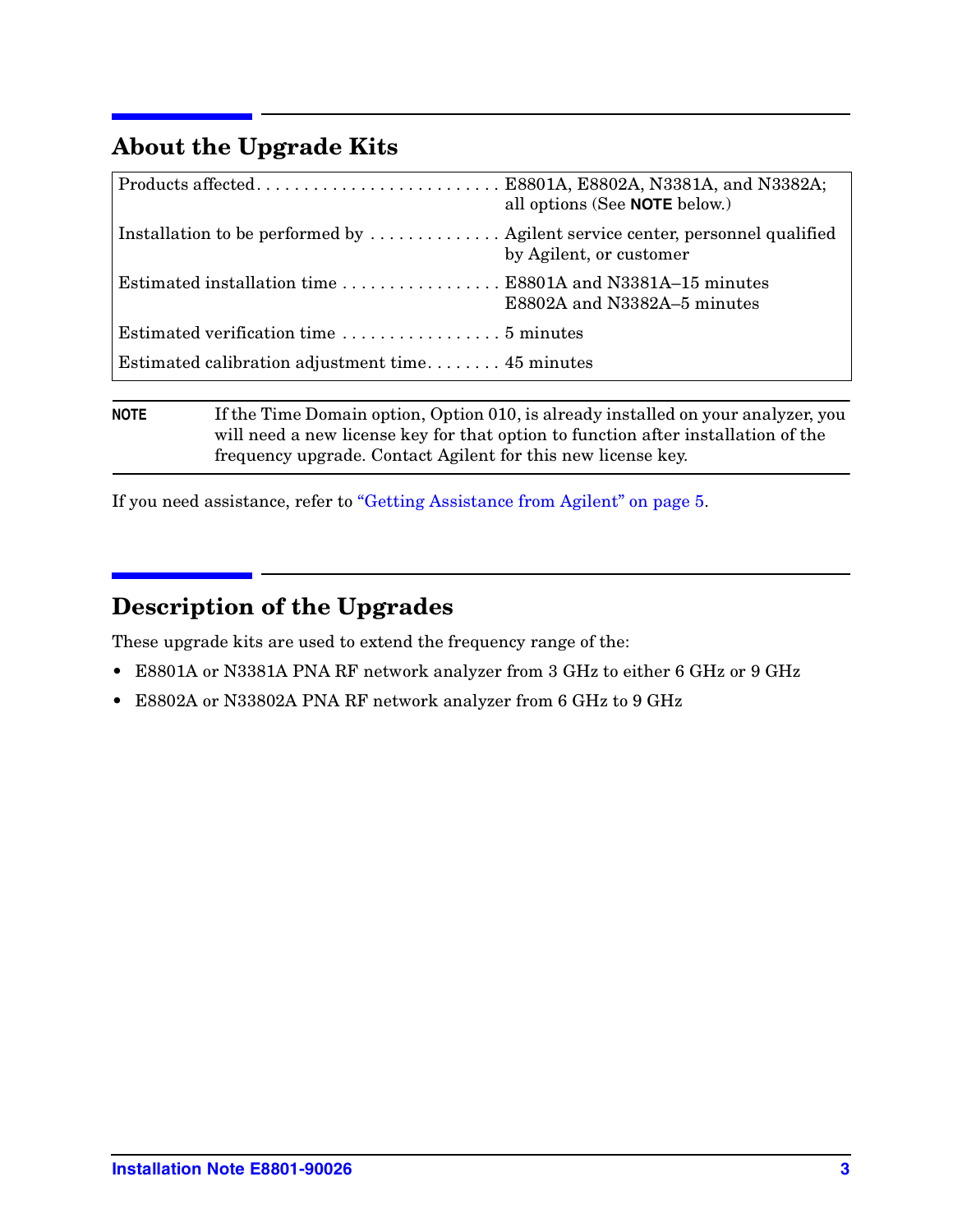# **Items Included in the Upgrade Kits**

The following three tables list the parts included in the upgrade kits for the affected network analyzers. Check the contents of your kit against the appropriate list. If any item is missing or damaged, contact Agilent Technologies. Refer to ["Getting Assistance from Agilent" on](#page-4-0) [page 5.](#page-4-0)

#### **Table 1 Option 006 Upgrade Kit to Extend the E8801A or N3381A to 6 GHz (E8801-60101)**

| <b>Description</b>                | Qty | <b>Part Number</b> |
|-----------------------------------|-----|--------------------|
| Installation note (this document) |     | E8801-90026        |
| License key certificate           |     | 5964-5136          |
| Model number nameplate            |     | E8802-80001        |
| Model number nameplate            |     | N3382-80001        |
| A12 source assembly               |     | E8803-60062        |

#### **Table 2 Option 009 Upgrade Kit to Extend the E8801A or N3381A to 9 GHz (E8801-60102)**

| <b>Description</b>                | Qty | <b>Part Number</b> |
|-----------------------------------|-----|--------------------|
| Installation note (this document) |     | E8801-90026        |
| License key certificate           |     | 5964-5136          |
| Model number nameplate            |     | E8803-80001        |
| Model number nameplate            |     | N3383-80001        |
| A12 source assembly               |     | E8803-60062        |

#### **Table 3 Option 009 Upgrade Kit to Extend the E8802A or N3382A to 9 GHz (E8802-60101)**

| <b>Description</b>                | Qty | <b>Part Number</b> |
|-----------------------------------|-----|--------------------|
| Installation note (this document) |     | E8801-90026        |
| License key certificate           |     | 5964-5136          |
| Model number nameplate            |     | E8803-80001        |
| Model number nameplate            |     | N3383-80001        |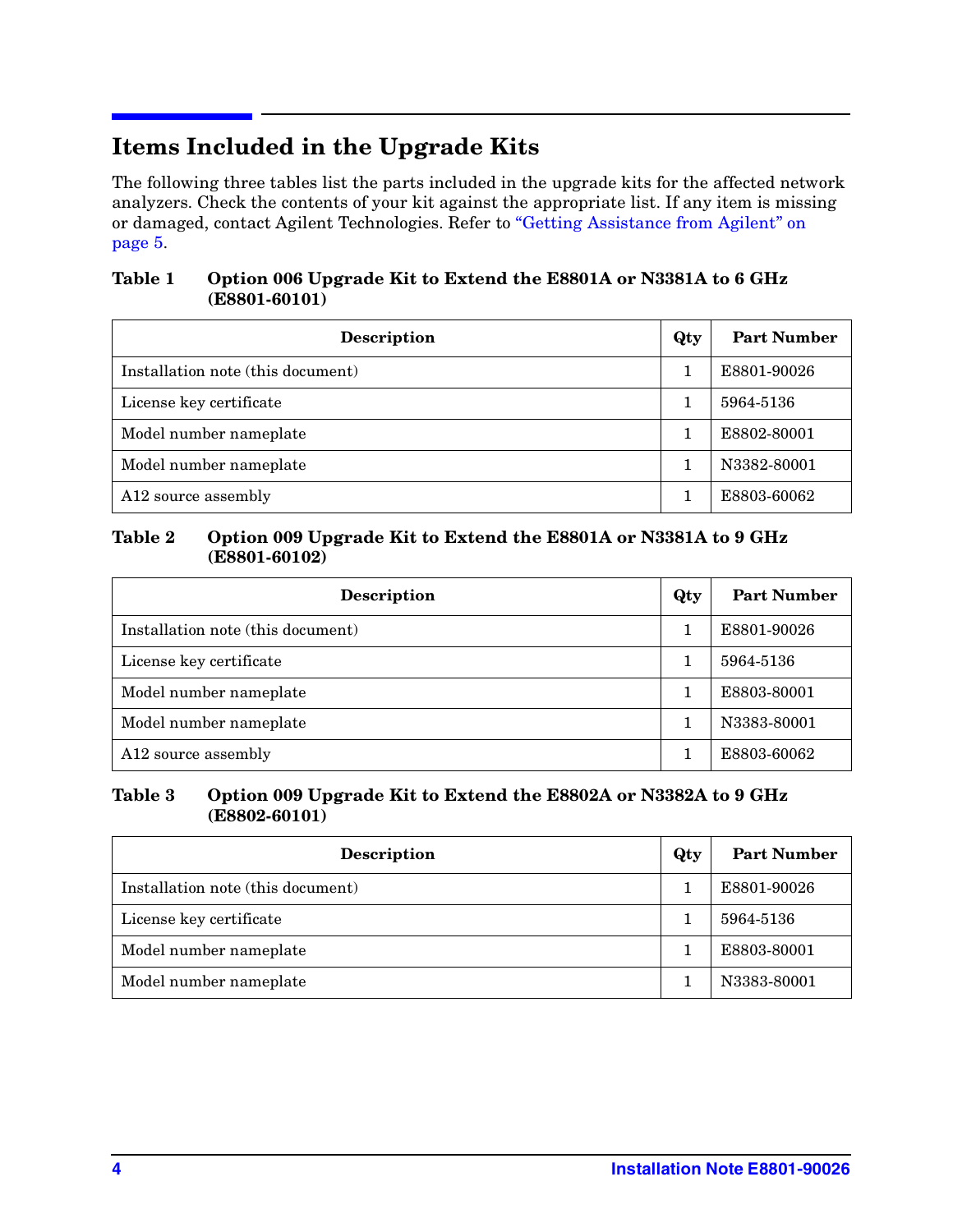# <span id="page-4-0"></span>**Getting Assistance from Agilent**

By internet, phone, or fax, get assistance with all your test and measurement needs.

## **Table 4 Contacting Agilent**

| Online assistance: www.agilent.com/find/assist                                                                                                                             |                                                                                                                                        |                                                                                                                                    |
|----------------------------------------------------------------------------------------------------------------------------------------------------------------------------|----------------------------------------------------------------------------------------------------------------------------------------|------------------------------------------------------------------------------------------------------------------------------------|
| <b>United States</b><br>$(tel)$ 1 800 452 4844                                                                                                                             | <b>Latin America</b><br>$(tel)$ (305) 269 7500<br>$(fax)$ (305) 269 7599                                                               | Canada<br>$(tel)$ 1 877 894 4414<br>$(fax)$ (905) 282-6495                                                                         |
| <b>Europe</b>                                                                                                                                                              | Australia                                                                                                                              | New Zealand                                                                                                                        |
| $(tel)$ (+31) 20 547 2323                                                                                                                                                  | $(tel)$ 1 800 629 485                                                                                                                  | $(tel)$ 0 800 738 378                                                                                                              |
| $(fax)$ (+31) 20 547 2390                                                                                                                                                  | $(fax)$ (+61) 3 9210 5947                                                                                                              | $(fax)$ (+64) 4 495 8950                                                                                                           |
| Japan                                                                                                                                                                      | <b>Singapore</b>                                                                                                                       | Malaysia                                                                                                                           |
| $(tel)$ (+81) 426 56 7832                                                                                                                                                  | $(tel)$ 1 800 375 8100                                                                                                                 | $(tel)$ 1 800 828 848                                                                                                              |
| $(fax)$ (+81) 426 56 7840                                                                                                                                                  | $(fax)$ (65) 836 0252                                                                                                                  | $(fax)$ 1 800 801 664                                                                                                              |
| India                                                                                                                                                                      | <b>Hong Kong</b>                                                                                                                       | Taiwan                                                                                                                             |
| $(tel)$ 1 600 11 2929                                                                                                                                                      | $(tel)$ 800 930 871                                                                                                                    | $(tel)$ 0800 047 866                                                                                                               |
| $(fax)$ 000 800 650 1101                                                                                                                                                   | $(fax)$ (852) 2506 9233                                                                                                                | $(fax)$ (886) 2 25456723                                                                                                           |
| <b>Philippines</b><br>$(tel)$ (632) 8426802<br>$(tel)$ (PLDT subscriber only)<br>1800 16510170<br>$(fax)$ (632) 8426809<br>$(fax)$ (PLDT subscriber only)<br>1800 16510288 | <b>Thailand</b><br>(tel) (outside Bangkok)<br>$(088)$ 226 008<br>$(tel)$ (within Bangkok)<br>(662) 661 3999<br>$(fax)$ (66) 1 661 3714 | People's Republic of China<br>(tel) (preferred)<br>800 810 0189<br>$(tel)$ (alternate)<br>10800 650 0021<br>$(fax)$ 10800 650 0121 |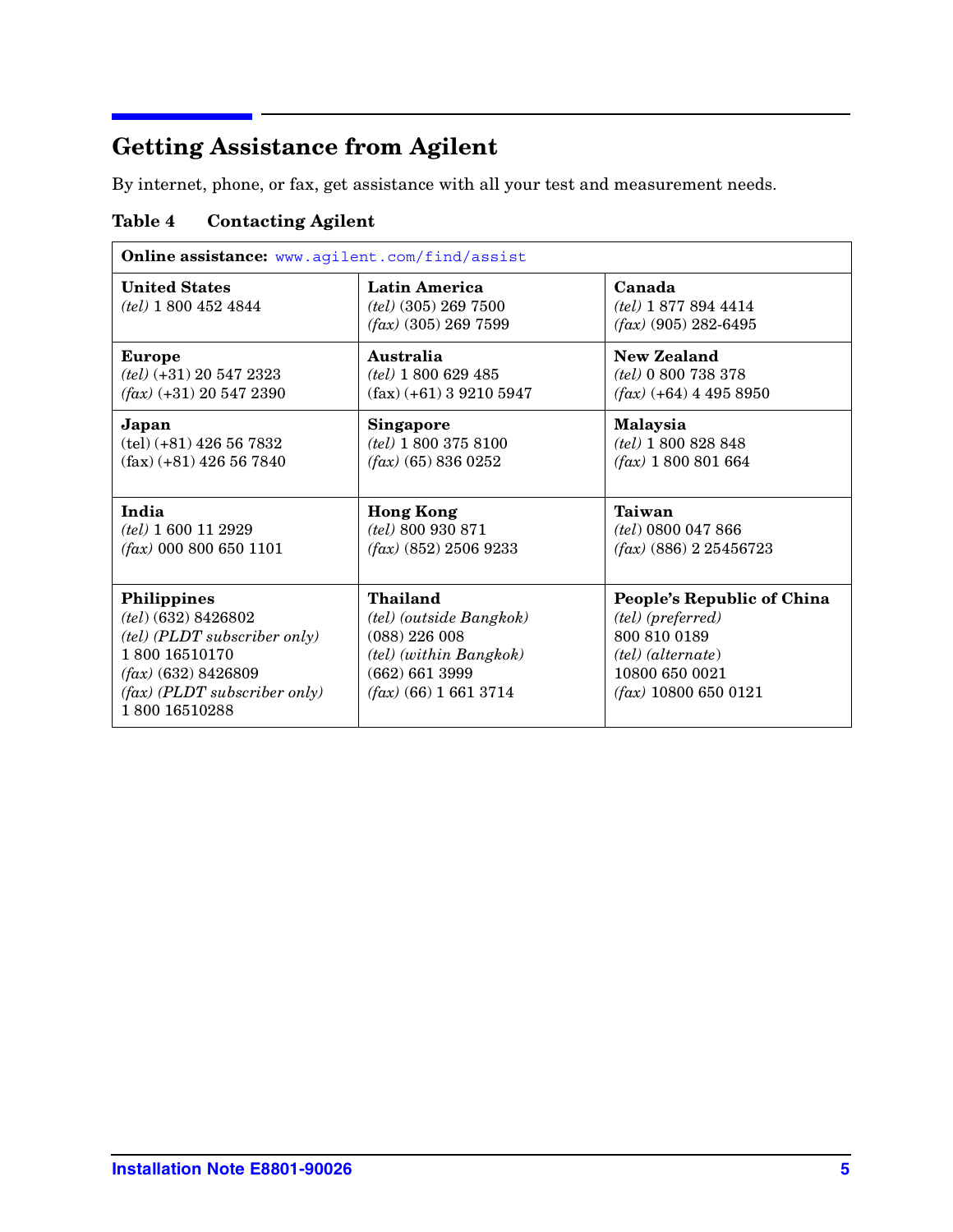# **Installation Procedure for the Upgrade Kit**

The network analyzer must be in proper working condition prior to installing this option. Any necessary repairs must be made before proceeding with this installation.

**WARNING This installation requires the removal of the analyzer's protective outer covers. The analyzer must be powered down and disconnected from the mains supply before performing this procedure.**

## **Electrostatic Discharge Protection**

Protection against electrostatic discharge (ESD) is essential while removing or connecting cables or assemblies within the network analyzer.

Static electricity can build up on your body and can easily damage sensitive internal circuit elements when discharged. Static discharges too small to be felt can cause permanent damage. To prevent damage to the instrument:

- *always* wear a grounded wrist strap having a  $1 M\Omega$  resistor in series with it when handling components and assemblies.
- *always* use a grounded, conductive table mat while working on the instrument.
- *always* wear a heel strap when working in an area with a conductive floor. If you are uncertain about the conductivity of your floor, wear a heel strap.

[Figure 1](#page-5-0) shows a typical ESD protection setup using a grounded mat and wrist strap. Refer to ["Tools and Equipment Required for the Installation" on page 7](#page-6-0) for part numbers.

#### <span id="page-5-0"></span>**Figure 1 ESD Protection Setup**



ku310b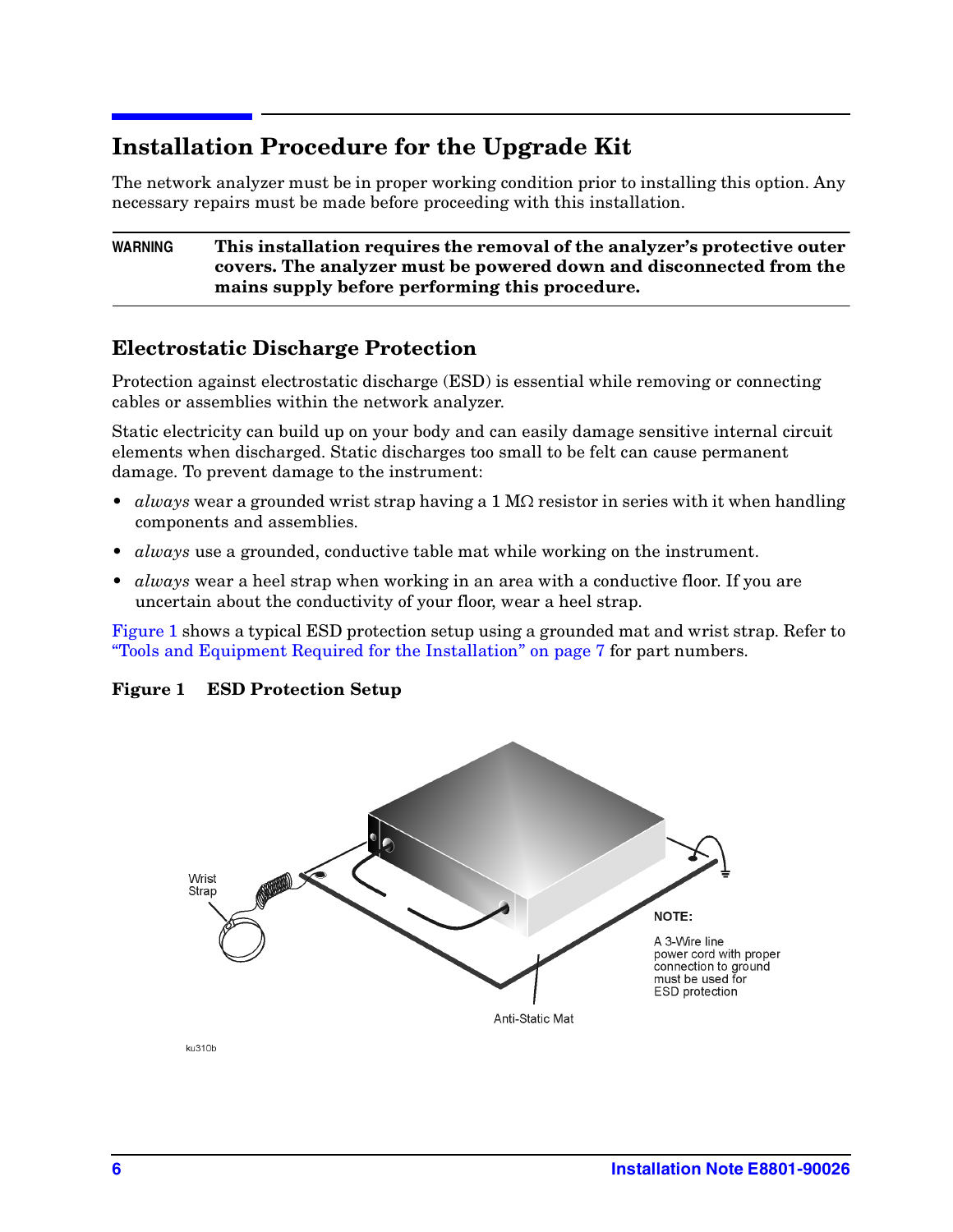# **Overview of the Installation Procedure**

Note that step 2 is necessary only for the E8801A and N3381A network analyzers because they require a new A12 source assembly.

- 1. Verify the serial and option numbers of the analyzer.
- 2. Replace the A12 source assembly (E8801A and N3381A only).
- 3. Enter the new model number.
- 4. Verify that the new model number is shown correctly.
- 5. Replace the model number nameplate on the front panel.
- 6. Perform source and receiver calibration adjustments.

## <span id="page-6-0"></span>**Tools and Equipment Required for the Installation**

| Description                                                        | <b>Model/Part Number</b> |  |
|--------------------------------------------------------------------|--------------------------|--|
| Tools for A12 Source Assembly Replacement (E8801A and N3381A Only) |                          |  |
| T-10 TORX driver (set to 9 in-lbs)                                 | N/A                      |  |
| T-20 TORX driver (set to 21 in-lbs)                                | N/A                      |  |
| 5/16-inch open-end torque wrench (set to 10 in-lb)                 | N/A                      |  |
| <b>ESD Equipment</b>                                               |                          |  |
| ESD grounding wrist strap                                          | 9300-1367                |  |
| 5 ft grounding cord for wrist strap                                | 9300-0980                |  |
| 2 x 4 ft conductive table mat and 15 ft grounding wire             | 9300-0797                |  |
| ESD heel strap (for use with conductive floors)                    | 9300-1308                |  |
| <b>Test Equipment for Calibration Adjustments</b>                  |                          |  |
| Power meter                                                        | E4419B                   |  |
| Power sensor $(100 \text{ kHz} - 4.2 \text{ GHz})$                 | 8482A                    |  |
| Power sensor (10 MHz-18 GHz)                                       | E4412A                   |  |
| Type-N adapter (female-to-female)                                  | 1250-0777                |  |
| Type-N RF cable                                                    | N6314A                   |  |

# **Step 1. Verify the Serial and Option Numbers of the Analyzer**

Refer to the License Key Certificate supplied with the kit:

- Verify that the analyzer's serial number matches the serial number on the certificate.
- Verify that the option number on the certificate is correct: M02 for an E8801A 6 GHz upgrade; M03 for an E880xA 9 GHz upgrade; M82 for an N3381A 6 GHz upgrade; M83 for an N338xA 9 GHz upgrade.

If either the serial number or the option number does not match the expected results, you will not be able to install the option. If this is the case, contact Agilent for assistance. Refer to ["Getting Assistance from Agilent" on page 5.](#page-4-0)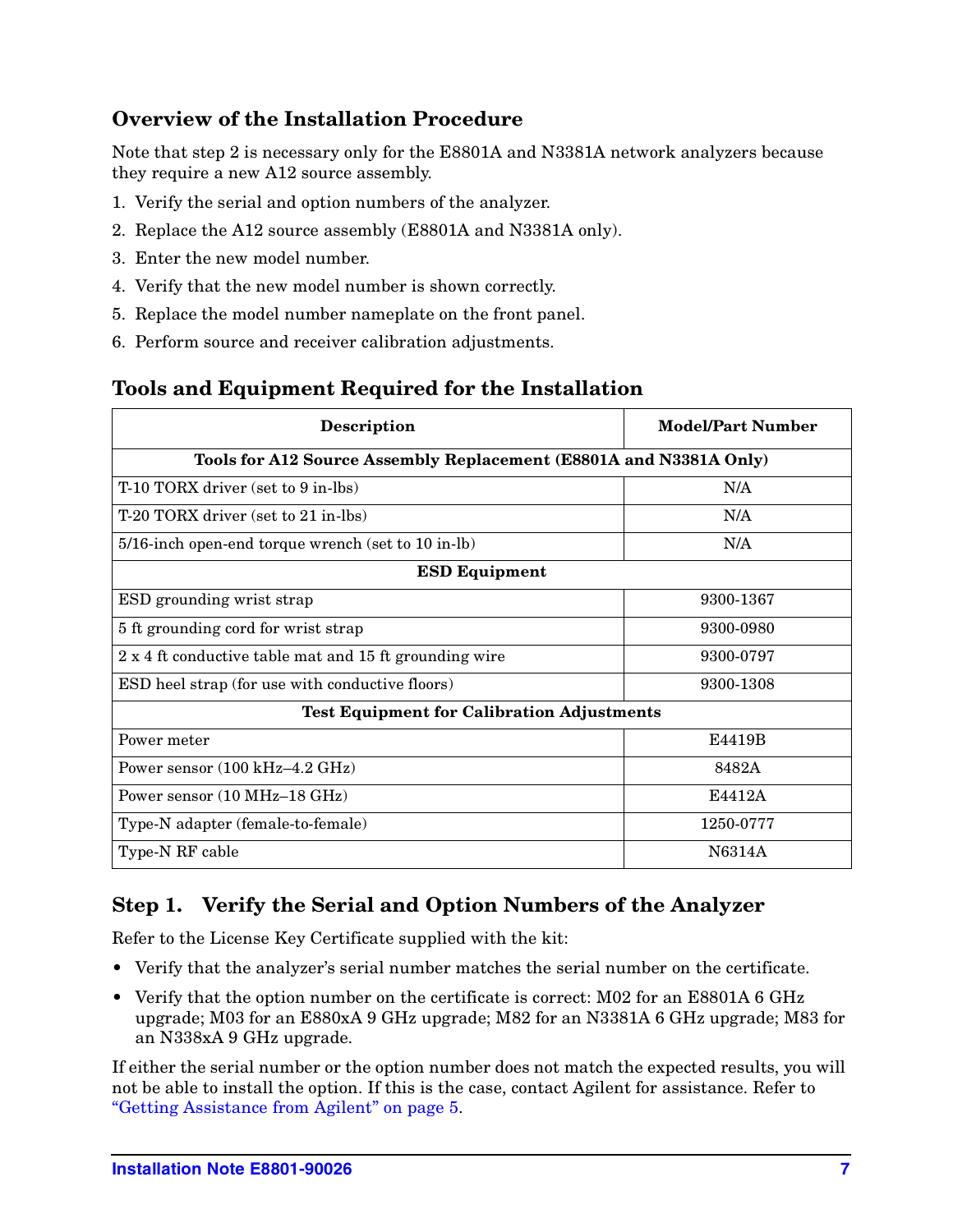# **Step 2. Replace the A12 Source Assembly (E8801A and N3381A Only)**

This step is necessary only for the E8801A and N3381A network analyzers. If installing an upgrade kit for the E8802A or N3382A network analyzer, proceed to Step 3.

#### **Remove the Outer and Inner Covers from the Analyzer**

Refer to [Figure 2](#page-8-0) for this procedure.

#### **Remove the Outer Cover**

**CAUTION** This procedure is best performed with the analyzer resting on its front handles in the vertical position. *Do not place the analyzer on its front panel without the handles*. This will damage the front panel assemblies.

- 1. Disconnect the power cord (if it has not already been disconnected).
- 2. With a T-20 TORX driver, remove the strap handles (item  $\circled{1}$ ) by loosening the screws (item  $(2)$ ) on both ends until the handle is free of the analyzer.
- 3. With a T-20 TORX driver, remove the four rear panel feet (item  $(3)$ ) by removing the center screws (item  $\left(4\right)$ ).
- 4. Slide the four bottom feet (item  $\mathfrak{F}$ ) off the cover.
- 5. Slide the cover off of the frame.

#### **Remove the Inner Cover**

- 1. With a T-10 TORX driver, remove the 15 screws (item  $\circled$ ).
- 2. Lift off the cover.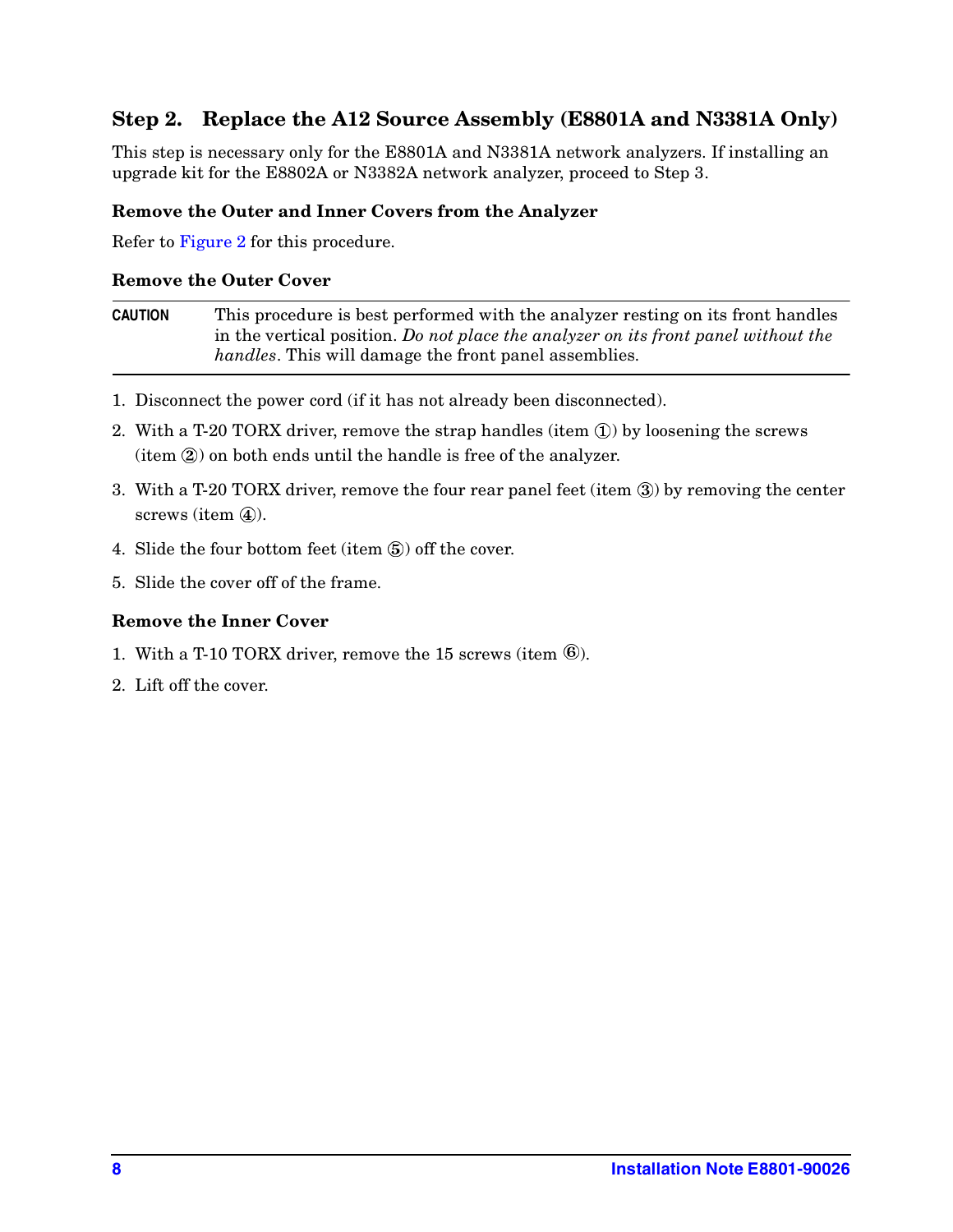<span id="page-8-0"></span>

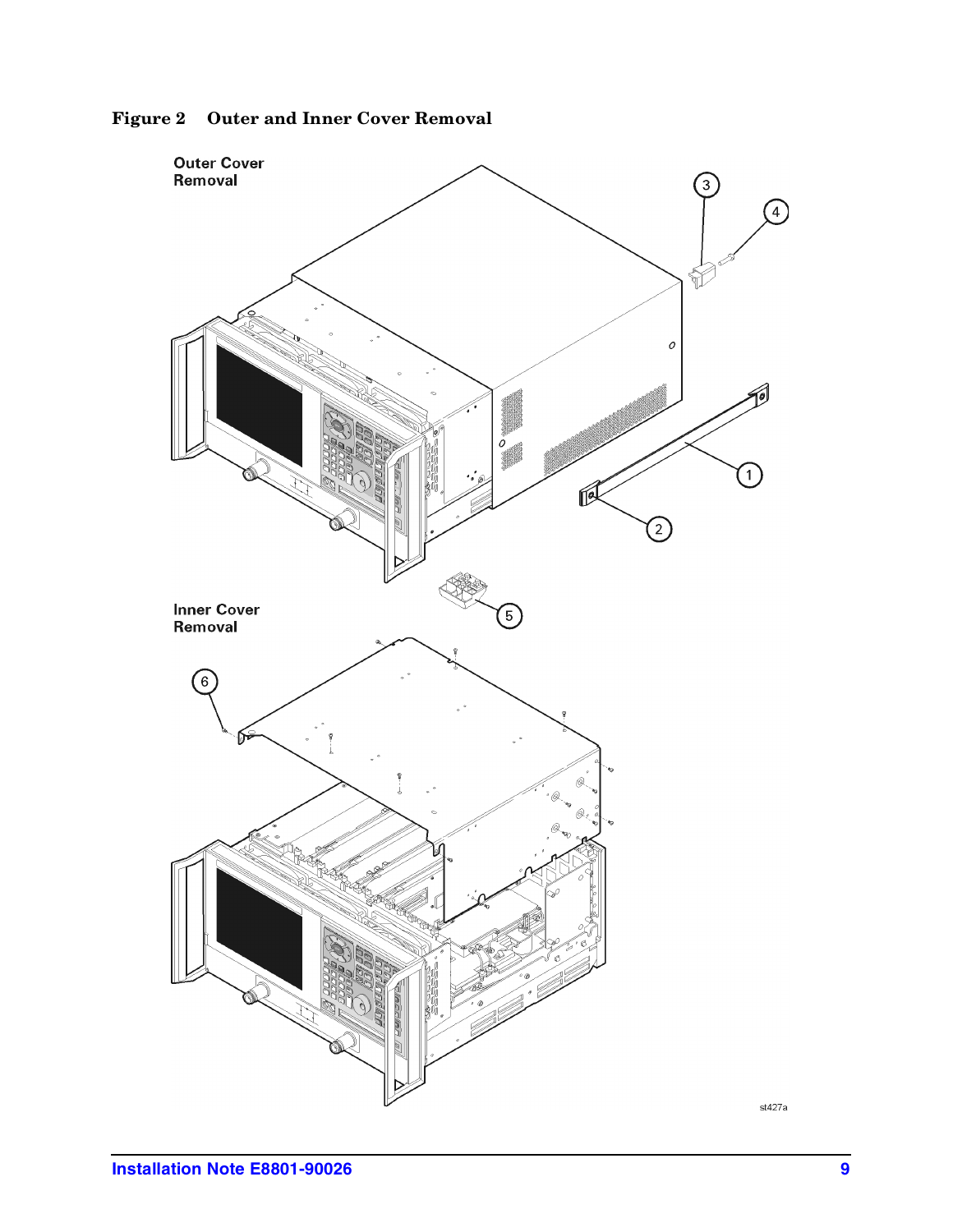#### **Replace the A12 Source Assembly**

Refer to [Figure 3](#page-9-0) for this step.

- 1. Place the A31 hard disk drive assembly in the service position.
	- a. With a T-10 TORX driver, remove the mounting screw (item  $\mathbb{D}$ ).
	- b. Move the HDDA to the outside of the analyzer and slide the HDDA bracket feet into the slots on the frame to the horizontal position. This is the service position.

<span id="page-9-0"></span>**Figure 3 Placing the A31 HDDA in the Service Position**



dc801o

Refer to [Figure 4](#page-10-0) for the following steps.

2. Disconnect the two flexible cables (item  $\mathcal{D}$ ) from the A12 source assembly being careful to note their locations for reconnection later.

| <b>CAUTION</b> | Be careful not to damage the center pins of the semirigid cables. Some flexing of<br>the cables is necessary to remove the assembly. Do not over-bend the semirigid<br>cables. |
|----------------|--------------------------------------------------------------------------------------------------------------------------------------------------------------------------------|
|                | 3. With a 5/16-in torque wrench, disconnect the two semirigid cables (item $(2)$ ) from the<br>bottom of the A12 source assembly.                                              |
| <b>CAUTION</b> | To avoid damage to the semirigid cables (item $(2)$ ), pull down on the cables from                                                                                            |

**CAUTION** To avoid damage to the semirigid cables (item 2), pull down on the cables from the bottom of the analyzer to move them away while sliding out the A12 source assembly. The cables have some spring to them and the RF pins could be damaged by the A12 source assembly.

- 4. Slide the A12 source assembly out of the analyzer.
- 5. Slide the new A12 source assembly into the analyzer being careful not to damage the semirigid cables. Refer to the **CAUTION**s above.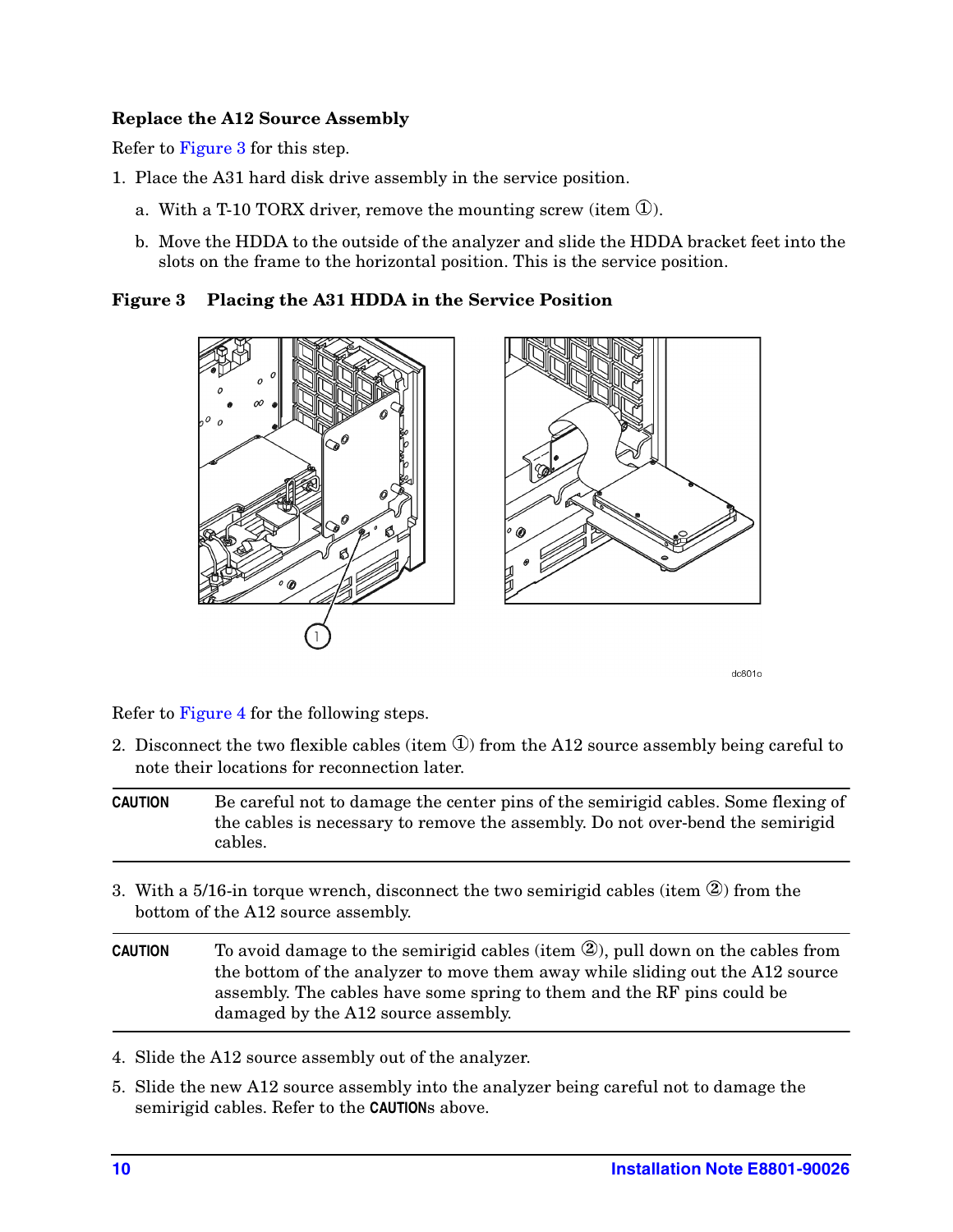- 6. With a 5/16-in torque wrench, reconnect the two semirigid cables (item  $\frac{1}{2}$ ) to the bottom of the A12 source assembly. of the A12 source assembly.
- 7. Reconnect the two flexible cables (item  $\textcircled{1}$ ) to the A12 source assembly.

Refer to [Figure 3](#page-9-0) for the following steps.

- 8. Reinstall the A31 hard disk drive assembly into its original position.
- 9. With a T-10 TORX driver, replace the mounting screw (item  $\textcircled{1}$ )

<span id="page-10-0"></span>**Figure 4 A12 Source Assembly Replacement**

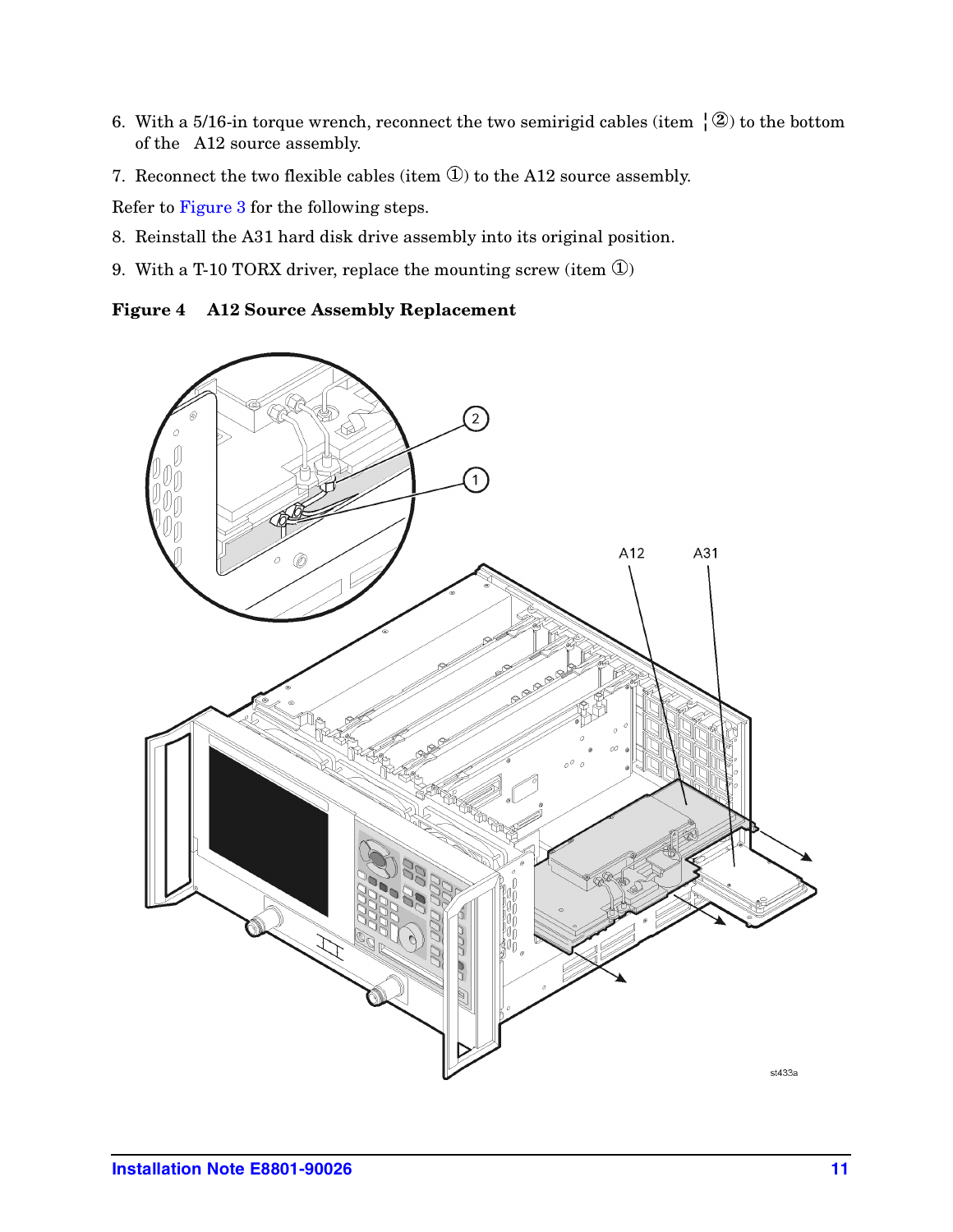# **Reinstall the Inner and Outer Covers**

Refer to [Figure 5](#page-12-0) for this procedure.

#### **Reinstall the Inner Cover**

- 1. Place the inner cover on the analyzer. There are two alignment pins on the front frame that must be aligned with holes in the cover.
- 2. With a T-10 TORX driver, install the 15 screws (item  $(1)$ ).

#### **Reinstall the Outer Cover**

**CAUTION** This procedure is best performed with the analyzer resting on its front handles in the vertical position. *Do not place the analyzer on its front panel without the handles*. This will damage the front panel assemblies.

- 1. Slide the cover onto the frame.
- 2. With a T-20 TORX driver, install the four rear panel feet (item  $\circled{2}$ ) by installing the center screws (item  $\circled{3}$ ) screws (item  $(3)$ ).
- 3. Slide the four bottom feet (item  $\widehat{A}$ ) onto the cover.
- 4. With a T-20 TORX driver, install the strap handles (item  $\circledS$ ) by tightening the screws  $(i$ tem  $\circled{6})$  on both ends.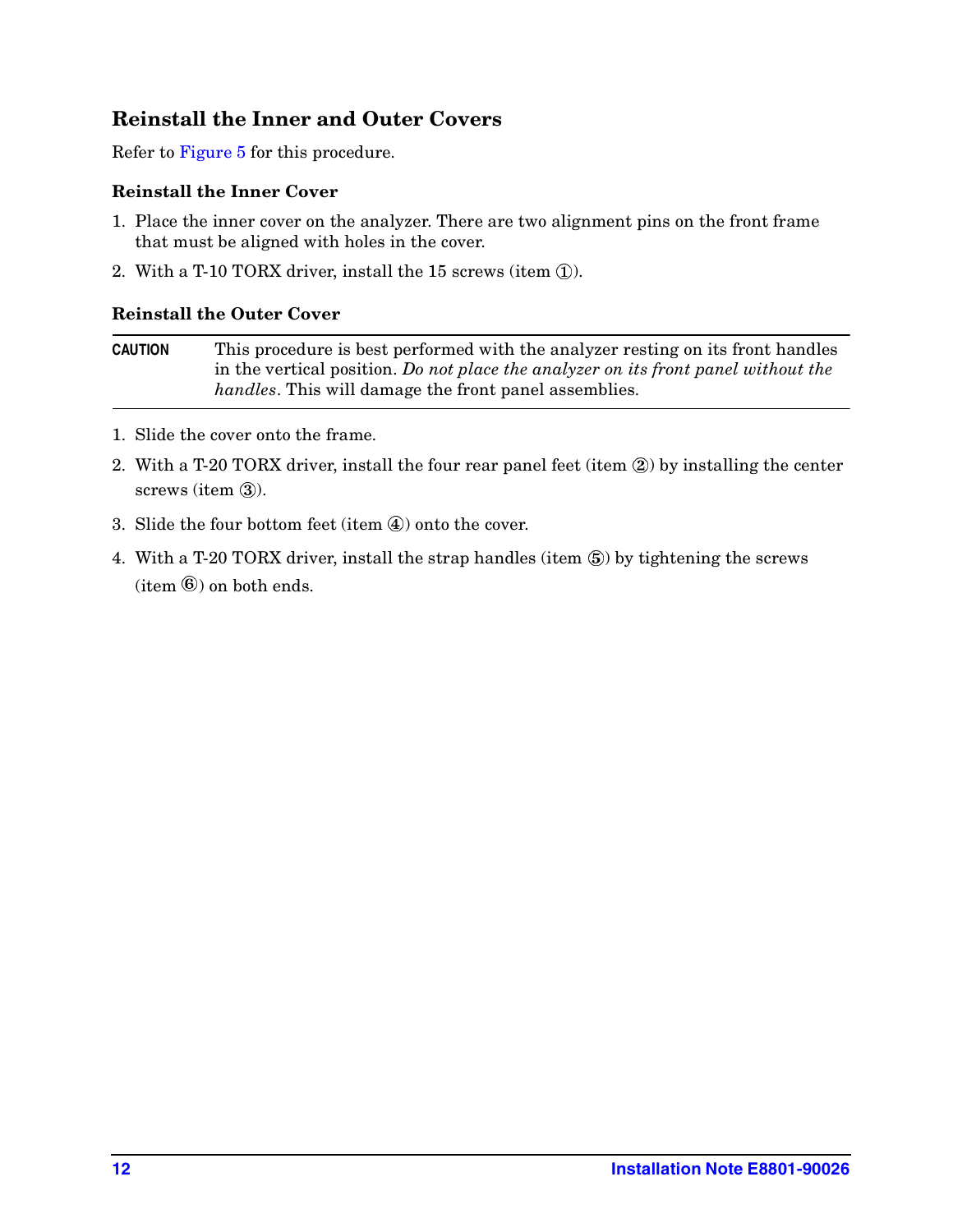

<span id="page-12-0"></span>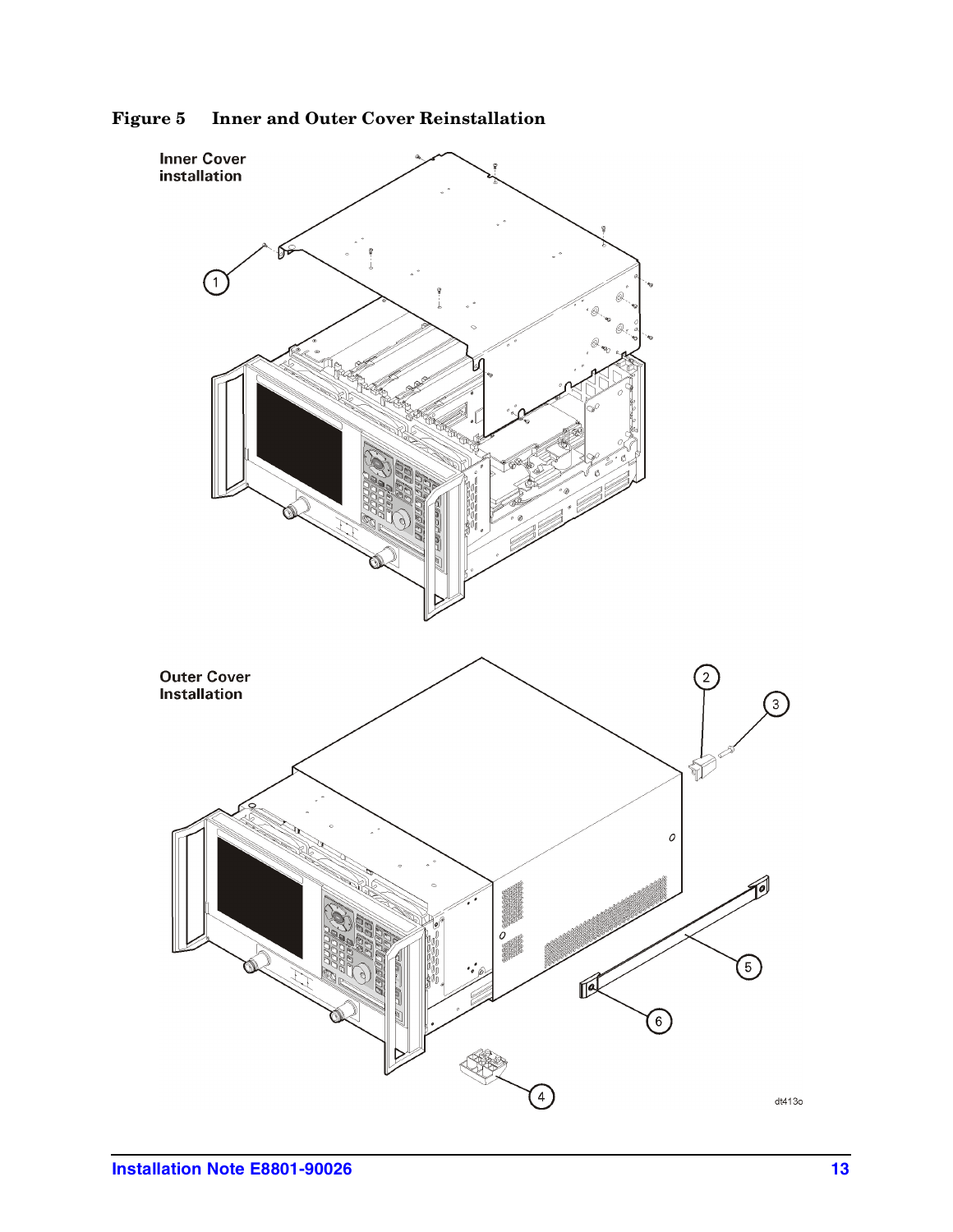# **Step 3. Enter the New Model Number**

#### **Procedure Requirements**

- The analyzer must be powered up and operating to perform this procedure.
- The Network Analyzer program must be running.
- A keyboard is required for this procedure.
- A mouse is recommended for this procedure but is not required.

#### **Mouse Procedure**

- 1. On the analyzer's **System** menu, point to **Service**, then click **Option Enable**.
- 2. Click **Repair**.
- 3. Check **Model shown is incorrect!**, then click **Begin Repair**.
- 4. In the **Model Change** box, select the appropriate new model number: **E8802A** or **N3382A** (for the 6 GHz upgrade) or **E8803A** or **N3383A** (for the 9 GHz upgrade).
- 5. Using the keyboard, enter the keyword in the box provided. The keyword is printed on the License Key Certificate. Enter this keyword *exactly* as it is printed on the certificate.
- 6. Click **Enter Model**.
- 7. Verify that the new model number displayed is correct, then click **YES**. If it is not correct, click **NO** and repeat the repair.
- 8. When the installation is complete, click **Exit**.

#### **Front Panel Keys Procedure**

- 1. In the **COMMAND** block, press **Menu/Dialog**.
- 2. In the **NAVIGATION** block, press the Right Tab and Arrows to move over to the **System** menu and down to the **Service** selection. Press the Right Tab to display the extended menu and the Arrows to select **Option Enable**. Press **Click**.
- 3. Press **Menu/Dialog**, then press **R** on the keyboard to select **Repair**.
- 4. Tab to **Model shown is incorrect!**, then press **Click**.
- 5. Tab to the **Model Change** box, then use the Arrows to select the appropriate new model number: **E8802A** or **N3382A** (for the 6 GHz upgrade) or **E8803A** or **N3383A** (for the 9 GHz upgrade).
- 6. Tab to the **Keyword** box and, using the keyboard, enter the keyword. The keyword is printed on the License Key Certificate. Enter this keyword *exactly* as it is printed on the certificate.
- 7. Tab to **Enter Model**, then press **Click**.
- 8. Verify that the new model number displayed is correct, then tab to **Yes** and press **Click**. If it is not correct, tab to **NO**, press **Click**, and repeat the repair.
- 9. When the installation is complete, Tab to **Exit**, then press **Click**.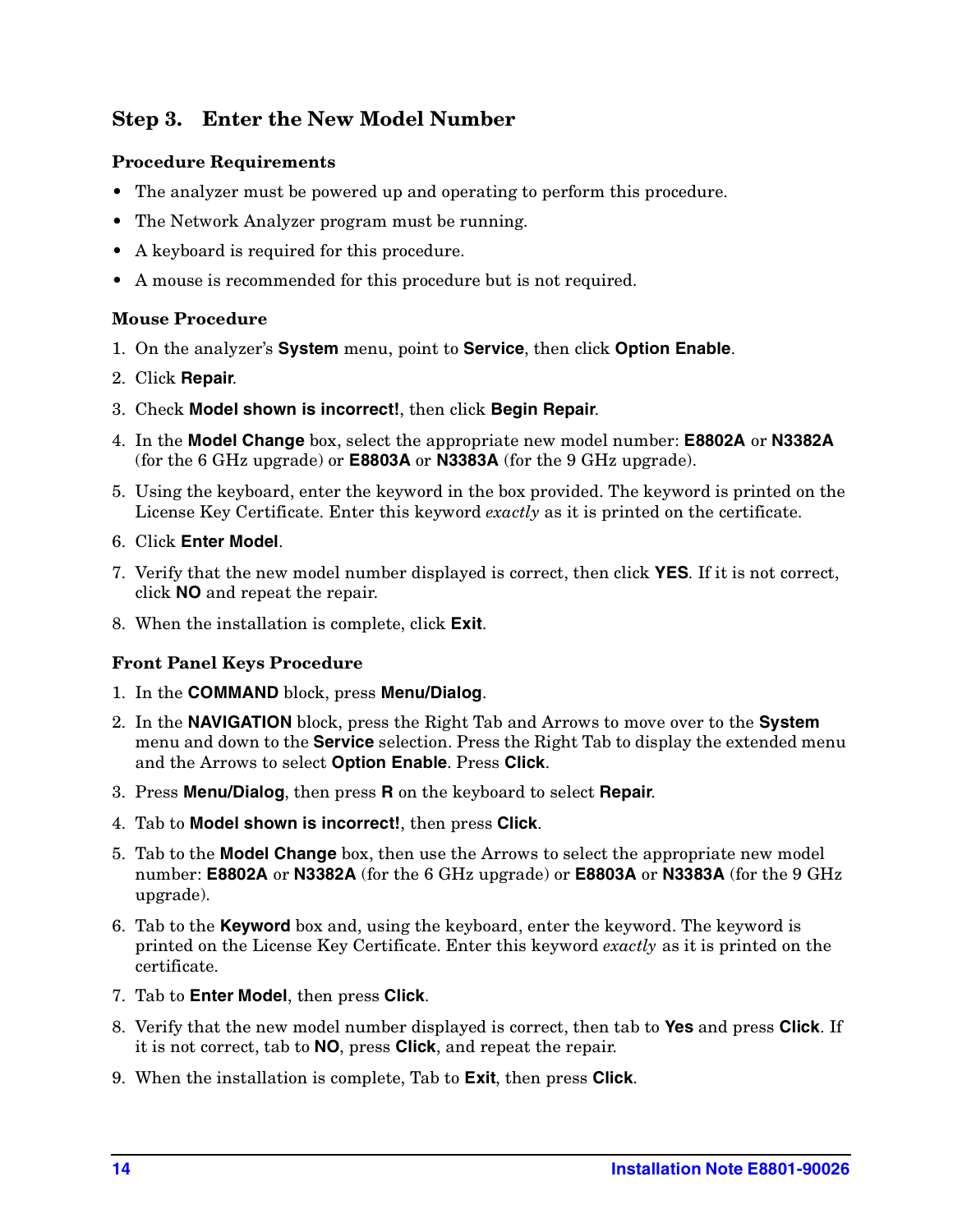# **Step 4. Verify that the New Model Number Is Shown Correctly**

#### **Procedure Requirements**

- The analyzer must be powered up and operating to perform this procedure.
- The Network Analyzer program must be running.
- A mouse is recommended for this procedure but is not required.

#### **Mouse Procedure**

- 1. On the analyzer's **Help** menu, click **About Network Analyzer**.
- 2. Verify that the new model number is shown correctly in the display. Click **OK**.
- 3. On the analyzer front panel, press **Preset**. Verify that the full frequency range of the analyzer is correct.

#### **Front Panel Keys Procedure**

- 1. In the **COMMAND** block, press **Menu/Dialog**.
- 2. In the **NAVIGATION** block, press the Right Tab and Arrows to move over to the **Help** menu, and down to the **About Network Analyzer** selection. Press **Click**.
- 3. Verify that the new model number is shown correctly, then press **Click**.
- 4. On the analyzer front panel, press **Preset**. Verify that the full frequency range of the analyzer is correct.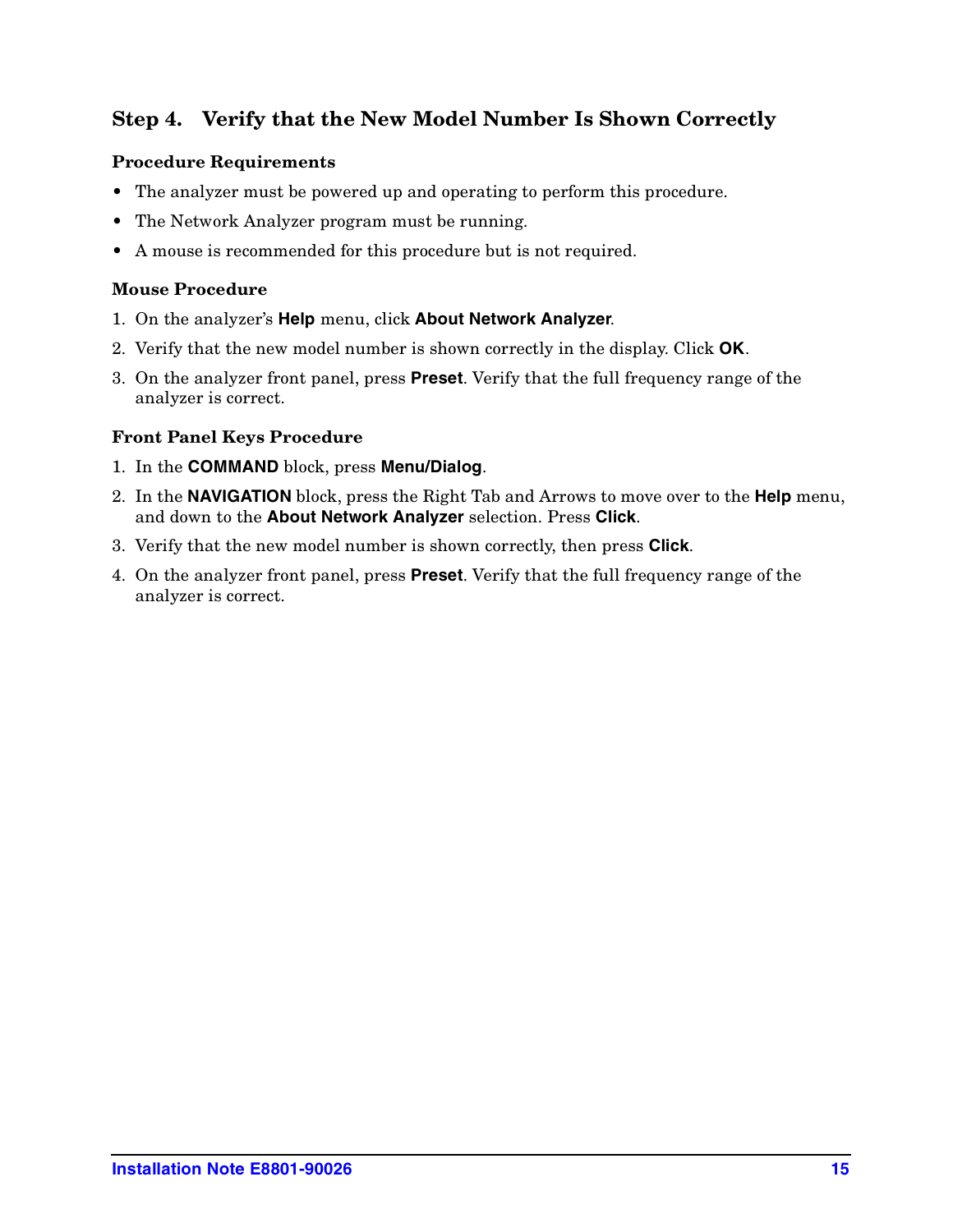## **Step 5. Replace the Model Number Nameplate on the Front Panel**

Refer to [Figure 6](#page-15-0) for this procedure.

#### **Remove the Old Nameplate**

- 1. Using a sharp object such as a knife blade, lift one end of the old nameplate (item  $(1)$ ). Be careful not to scratch the painted surface.
- 2. Using your fingers, pull the nameplate completely off of the front panel and discard it.
- 3. If any adhesive remains on the front panel surface, it can be removed by rubbing it with your finger. Do not use a sharp object to remove this adhesive. If necessary, the surface can be cleaned with isopropol alcohol.

#### **Install the New Nameplate**

- **NOTE** There are two nameplates provided in the upgrade kit. Make sure that you install the correct one for your analyzer. The E8802A and E8803A nameplates are for 2-port analyzers, and the N3382A and N3383A nameplates are for 3-port analyzers.
- 1. Remove the protective backing from the new nameplate to expose the adhesive. Avoid touching the adhesive with your fingers as this may affect its ability to adhere to the front panel surface.
- 2. *Loosely* align the new nameplate over the recess in the front panel and apply lightly.
- 3. Once the overlay is properly aligned, press it firmly onto the surface to secure it.

<span id="page-15-0"></span>**Figure 6 Model Number Nameplate Replacement**

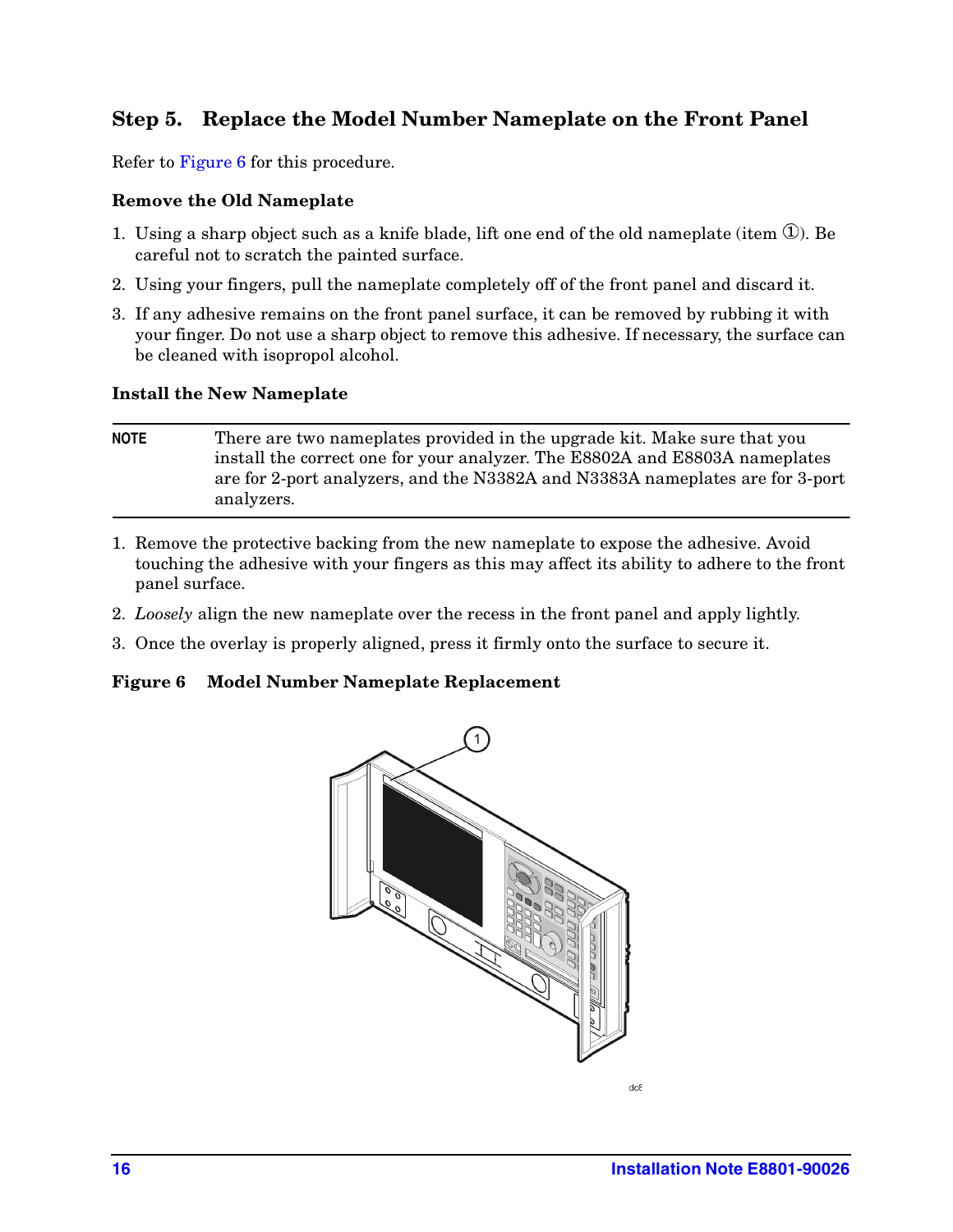# **Step 6. Perform Source and Receiver Calibration Adjustments**

The following adjustments must be made due to the change in the full frequency range of the analyzer.

#### **Source Calibration Adjustment**

The source calibration is used to adjust your network analyzer for a flat source power across its full frequency range. The differences between Port 1 and Port 2 are negligible; therefore, a Port 2 adjustment is not required.

1. Connect the equipment as shown in [Figure 7](#page-16-0). Connect a GPIB cable between the network analyzer and the power meter.

#### <span id="page-16-0"></span>**Figure 7 Setup for the Source Calibration Adjustment**



- 2. On the **System** menu, point to **Service**, **Adjustments**, then click **Source Calibration**.
- 3. Ensure the GPIB settings are correct.
- 4. Click **Calibrate**, then follow the instructions as they are displayed.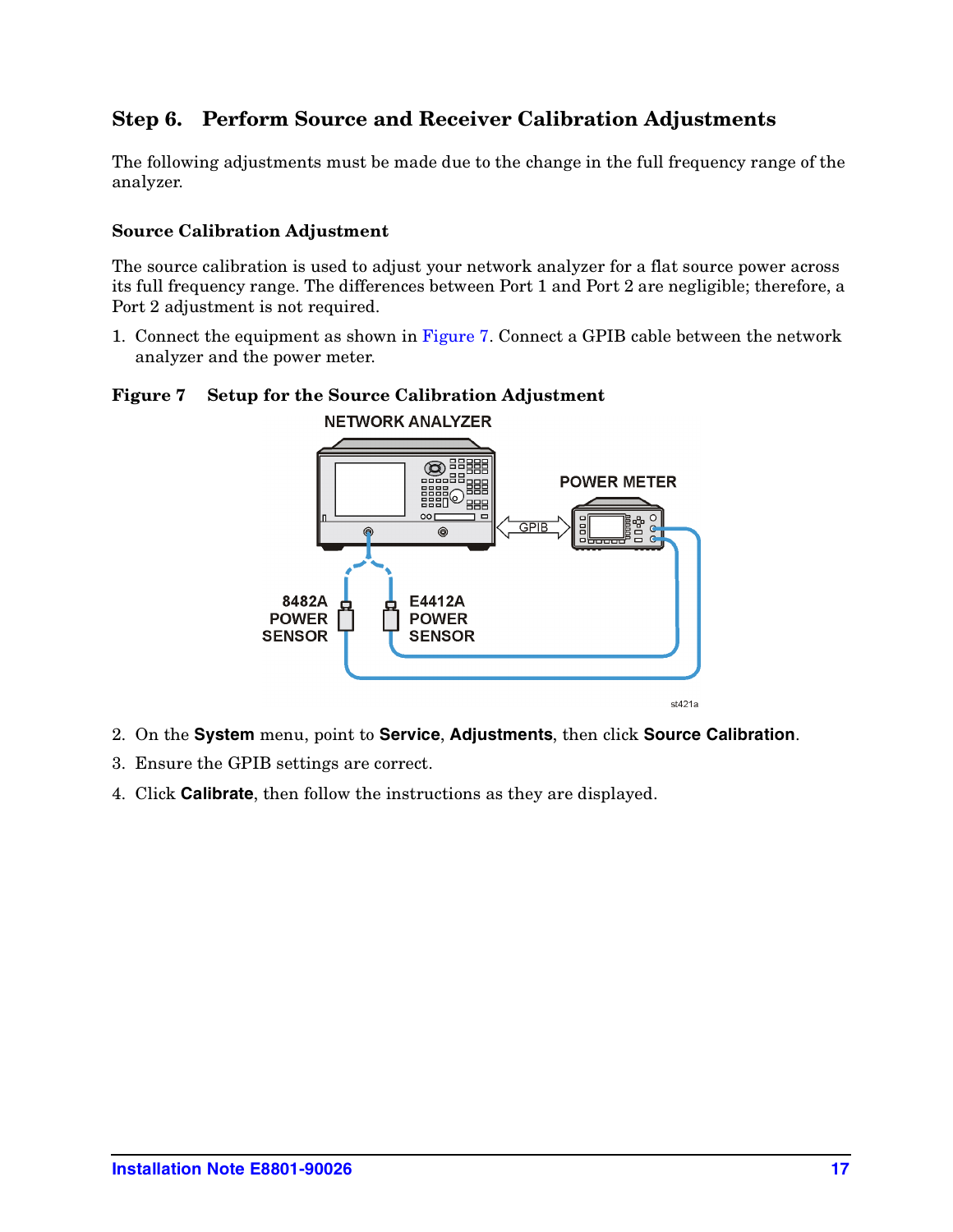#### **Receiver Calibration Adjustment**

The receiver calibration is used to adjust the network analyzer receivers for a flat response across its full frequency range. A power meter is connected to Port 1, as shown in [Figure 8,](#page-17-0) to establish a reference for flatness. A signal from Port 1, as shown in [Figure 9,](#page-17-1) is used to adjust the "B" receiver at Port 2. The adjustment is repeated using a signal from Port 2 to adjust the "A" receiver at Port 1.

1. Connect the equipment as shown in [Figure 8](#page-17-0). Connect a GPIB cable between the network analyzer and the power meter.



#### <span id="page-17-0"></span>**Figure 8 Setup for the Receiver Calibration Adjustment**

<span id="page-17-1"></span>



- 2. On the **System** menu, point to **Service**, **Adjustments**, then click **Receiver Calibration**.
- 3. Ensure the GPIB settings are correct.
- 4. Click **Calibrate**, then follow the instructions as they are displayed.